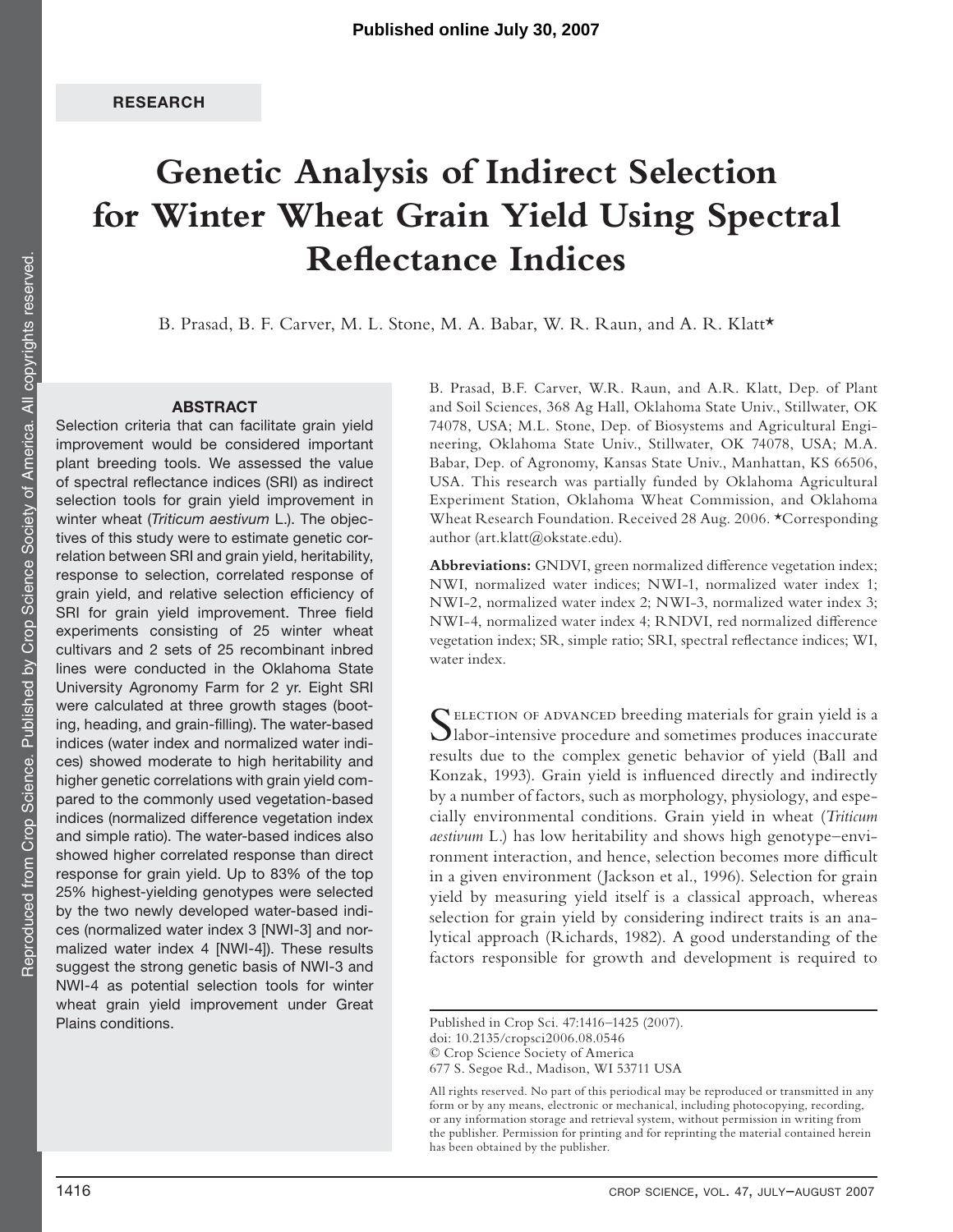identify an indirect selection tool for improving grain yield in wheat (Richards, 1982).

Reynolds et al. (2001) emphasized the potential of using different morphophysiological selection criteria to complement empirical selection for grain yield, which potentially can make the selection process more efficient. So far, the use of this strategy is not well established in a large-scale breeding program due to the lack of knowledge about the indirect traits (Richards, 1996). Moreover, no comprehensive breeding and genetics studies have been reported about the usefulness of secondary traits for obtaining greater genetic gain for grain yield. However, there are reports that stomatal conductance,  $C_{13}$  isotope discrimination of grains, and canopy temperature depression can complement empirical selection for grain yield in different wheat growing areas (Reynolds et al., 1999). Canopy spectral reflectance has also recently been reported to be useful for predicting grain yield in wheat (Aparicio et al., 2000; Araus et al., 2001; Royo et al., 2003; Babar et al., 2006a).

The concept behind canopy spectral reflectance is that specific plant traits are associated with absorption of specific wavelengths of the light spectrum and, thus, show a characteristic reflectance pattern at a certain wavelength of the light spectrum (Reynolds et al., 1999). For example, chlorophylls, xanthophylls, and carotenoids strongly absorb light in the visible wavelengths and, thus, reflect only a smaller proportion of the visible wavelengths. The near-infrared portion of the light spectrum is not absorbed by these pigments, and hence, a significant portion of the near-infrared light is reflected from the canopy. The reflection pattern of the near-infrared wavelengths is governed by the structural behavior of the plant tissues (Peñuelas and Filella, 1998). Measurements of canopy spectral reflectance can provide useful information about green biomass, photosynthesis, relative water content, nutrient deficiencies, and environmental stresses (Araus et al., 2001; Reynolds et al., 2001).

Estimation of different morphophysiological properties of crop plants can be done by using spectral reflectance indices (SRI), which are based on mathematical equations between different wavelengths, such as sums, ratios, or differences (Araus et al., 2001). Among the indices, normalized difference vegetation index (NDVI) and simple ratio (SR) are the two most widely used SRI that have been reported to assess green biomass, leaf area index, and fraction of absorbed photosynthetically active radiation (Wiegand and Richardson, 1990; Baret and Guyot, 1991; Price and Bausch, 1995). The estimation of leaf area duration, an indicator of stress tolerance and absorbed photosynthetically active radiation, has been used to predict grain yield with periodic measurements of canopy spectral reflectance (Wiegand and Richardson, 1990). Prediction of early biomass in wheat was also reported by Elliott and Regan (1993). The water index (WI), developed by using the minor water absorption

band (970 nm), has been demonstrated to approximate relative water content and other traits related to water content of the canopy (Peñuelas et al., 1993, 1997). The normalized difference vegetation index has been reported to predict grain yield in soybean **(***Glycine max* L.) (Ma et al., 2001), in winter wheat (Raun et al., 2001), and in durum wheat (*Triticum turgidum* L.) (Aparicio et al., 2000). Serrano et al. (2000) reported that simple ratio can reliably predict winter wheat grain yield under nitrogen stresses. Babar et al.  $(2006a)$  reported the efficiency of the near-infrared indices in estimating spring wheat (*Triticum aestivum* L.) grain yield under northwestern Mexico conditions. The published literature is not decisive about the value of the SRI as indirect selection criteria for grain yield improvement in winter wheat in the Great Plains.

The efficiency of an indirect selection criterion compared to direct selection depends on the heritability of the indirect trait along with the genetic correlation between the direct and indirect traits, considering that equal selection intensities for both traits were practiced (Falconer, 1989). Information from SRI in terms of these two features is not available to ascertain the efficiency of using SRI as indirect selection tools for improving grain yield in winter wheat. Indirect selection has been shown to be more efficient, less efficient, or equally efficient compared to direct selection when different input levels were considered and selection was practiced to improve a trait in one environment by selecting the trait in another environment (Atlin and Frey, 1989; Calhoun et al., 1994; Sinebo et al., 2002). Most of the selection efficiency studies involved creating two diverse environments and selecting a trait in one environment that could be equally effective in another environment. The selection based on some combination of morphological traits has been reported to be equally eff ective as selection for dry matter directly in maize (*Zea mays* L.) (Gallais, 1984). One important consideration for an indirect trait relevant to a breeding program is that the heritability of the indirect traits and the genetic correlations between the direct and indirect traits should be measured in genetic populations closely representing the area where the improvement is being targeted. A comprehensive study is thus required in the Great Plains of the USA to determine the usefulness of the SRI for improvement of grain yield by using winter wheat developed in this region.

Therefore, the objectives of the study were to (i) estimate genetic correlations between the SRI and grain yield, (ii) estimate the heritability of the SRI, (iii) estimate the selection response of SRI and correlated selection response of grain yield through SRI, and (iv) estimate relative selection efficiency of the SRI for grain yield.

# **MATERIALS AND METHODS**

The experiments were conducted at Oklahoma State University research farms at Stillwater and at Lake Carl Blackwell,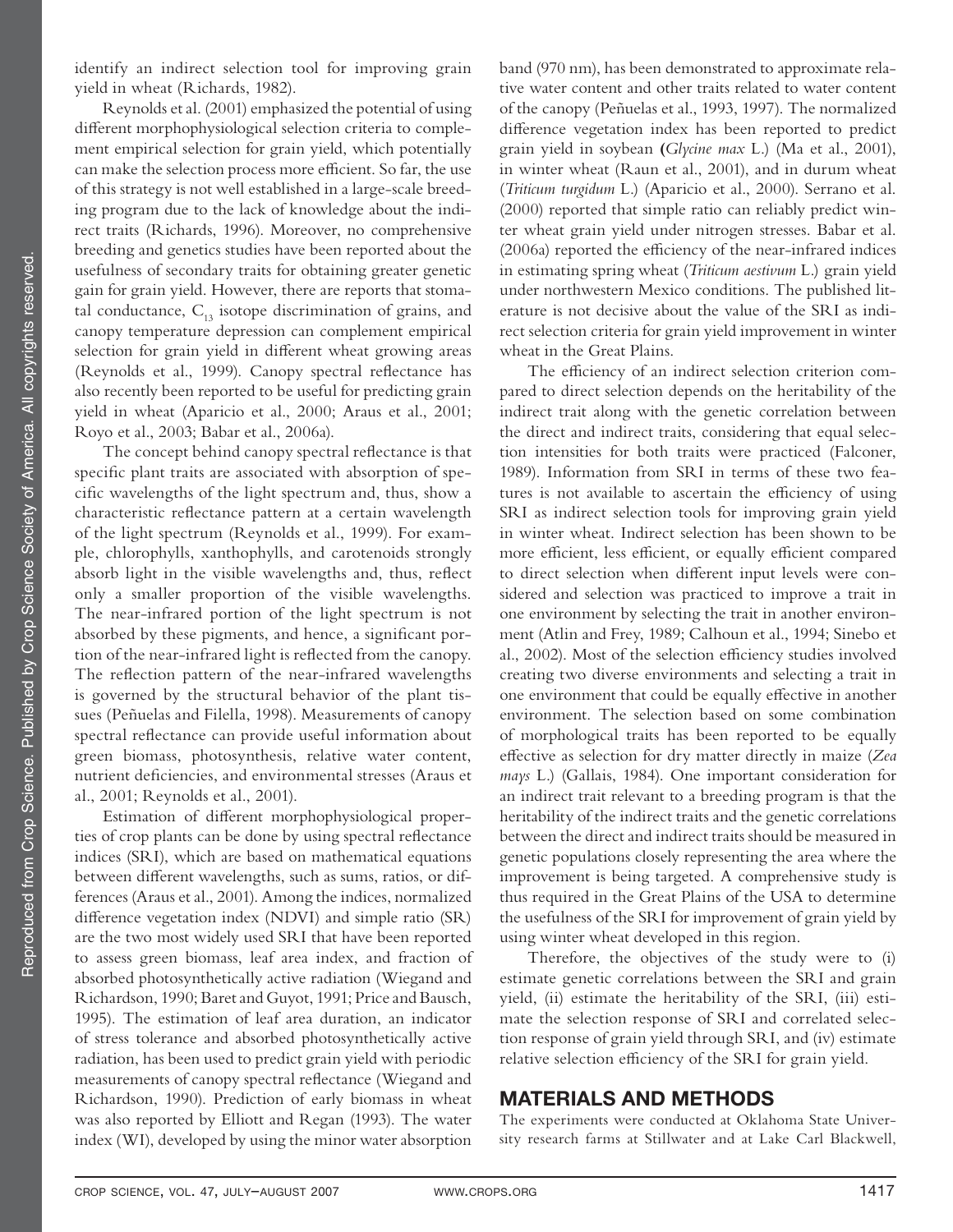25 km west of Stillwater, Oklahoma, during the wheat growing seasons of 2003–2004 and 2004–2005. These sites have soil types of silty clay loam to fine sandy loam with an average pH of 6 to 7 (Stillwater: Kirkland silt loam [fine, mixed, thermic Udertic Paleustolls], pH 6.2–6.5; Lake Carl Blackwell: Pulaski fine sandy loam [coarse-loamy, mixed, nonacid, thermic Typic Ustifluvent], pH 6.7-6.9). The experiments were conducted under rain-fed conditions, with a seeding rate of 70 kg ha<sup>-1</sup>. At both sites, 90 kg ha−1 nitrogen was applied before planting. To control foliar diseases, Folicur 3.6F (38.7% tebuconazole; Bayer CropScience, NC) was applied twice (late tillering and booting stage) and Cygon 2E (23% dimethoate; Southern Agricultural Insecticides, Inc., FL) was applied once at the booting stage to control aphids.

## **Plant Materials**

The plant materials consisted of three groups of winter wheat genotypes developed by different wheat breeding programs of the southern and central Great Plains. The first experiment (Exp-1) was composed of 25 commercial winter wheat cultivars and was planted at Stillwater and Lake Carl Blackwell in the 2003–2004 and 2004–2005 cropping seasons, respectively. The second experiment (Exp-2), designated as Population 1, contained 25  $F_{4.6}$  and  $F_{4.7}$  recombinant inbred lines from the cross KS920709-B-5-2-2/Stanof, and was planted at Stillwater in 2003–2004 ( $F<sub>6</sub>$ ) and at Lake Carl Blackwell ( $F<sub>7</sub>$ ) in 2004–2005. The third experiment (Exp-3), designated as Population 2, consisted of 25  $F_{4.6}$  and  $F_{4.7}$  recombinant inbred lines from the cross Longhorn/98IWS26 and was planted at Lake Carl Blackwell in both years ( $F_6$  in 2003–2004 and  $F_7$  in 2004–2005). All three experiments were established in a 5  $\times$  5 alpha lattice design with two replications. Individual plot size was  $3.0 \text{ m} \times 1.2 \text{ m}$  with 18-cm spacing between the rows with 7 rows per plot. Grain yield from each plot was determined by mechanical harvesting of the whole plot.

## **Reflectance Measurements**

Canopy spectral reflectance measurements were performed with a field spectroradiometer (FieldSpec UV/VNIR, Analytical Spectral Device, Boulder, CO). The radiometer has the capability of collecting the reflectance from 350 to 1050 nm of the light spectrum. Five hundred and twelve continuous data points from each reading were obtained with an interval of 1.4 nm between each reading. Cloud-free days were chosen to measure the reflectance, and data were taken in the middle of the day. The optical fiber of the sensor was placed 50 cm above the canopy with  $25^{\circ}$ field of view. The incoming reflectance was calibrated against the reflectance from a white reflectance plate coated with  $\mathrm{BaSO}_{4^+}$ . Reflectance measurements were taken from four random places within each plot, and the mean of the four readings was used to estimate reflectance indices. Reflectance measurements were taken at booting (Zadoks stage 45), heading (Zadoks stage 59), and grain-filling (Zadoks stage 75) stages in all three experiments in both years (Zadoks et al., 1974).

Spectral reflectance indices were calculated as follows. Vegetation-based indices that are related to canopy photosynthetic area are

Red normalized difference vegetation index  $(RNDVI)$  =  $(R_{780} - R_{670})/(R_{780} + R_{670})$ , Raun et al. (2001)

Green normalized difference vegetation index  $(GNDVI)$  =  $(R_{780} - R_{550})/(R_{780} + R_{550})$ , Aparicio et al. (2000)

Simple ratio (SR) =  $(R_{900}/R_{680})$ , Gitelson et al. (1996)

Water-based indices that indicate the canopy water status are Water index (WI) =  $(R_{970}/R_{900})$ , Peñuelas et al. (1993) Normalized water index 1

 $(NWI-1) = (R_{970} - R_{900})/(R_{970} + R_{900})$ , Babar et al. (2006a) Normalized water index 2

 $(NWI-2) = (R_{970} - R_{850})/(R_{970} + R_{850})$ , Babar et al. (2006a) Initially, 200 indices were developed based on combinations of visible and near-infrared wavelengths in ratio and normalized forms. Based on the overall performance of the indices in predicting grain yield variations for different experimental genotypes, two new normalized water indices were selected as follows:

Normalized water index 3

$$
(NWI-3) = (R_{970} - R_{920})/(R_{970} + R_{920})
$$
  
Normalized water index 4

 $(NWI-4) = (R_{970} - R_{880})/(R_{970} + R_{880})$ R and the subscript indicate the light reflectance at the specific wavelengths (in nm).

# **Statistical Analysis**

SAS PROC MIXED (SAS Institute, 2001) was used for alpha lattice analysis for grain yield and spectral reflectance indices. Phenotypic and genetic correlation coefficients were estimated to reveal the association between the indices and grain yield. The genetic correlation coefficients between the SRI and grain yield were calculated by the formula (Falconer, 1989)

$$
r_{\rm g} = (\rm Cov_{X1X2}) / \sqrt{(Var_{X1} \times Var_{X2})}
$$

where  $Cov_{X1X2}$  is the genetic covariance between the two variables, and  $\text{Var}_{x_1}$  and  $\text{Var}_{x_2}$  are the genetic variances of the variables, estimated across growth stages. Broad-sense heritabilities  $(h<sup>2</sup>)$  were calculated on a plot mean basis as defined by Falconer (1989). Broad-sense heritability is the proportion of the phenotypic variance to the total genetic variance and was estimated as

$$
h^2 = \sigma_{\rm g}^2 / (\sigma_{\rm g}^2 + \sigma_{\rm e}^2)
$$

where,  $\sigma_{\rm g}^2$  is the genotypic variance and  $\sigma_{\rm e}^2$  is the error variance. Response to selection (*R*) of the SRI and grain yield and correlated response (*CR*) for grain yield by using SRI were calculated according to Falconer (1989) as

$$
R = h_{\rm x} \sigma_{\rm x}
$$

where  $h_x$  is the square root of heritability and  $\sigma_x$  is the genotypic standard deviation,

$$
CR = h_{x \, g}^{\, r} \sigma_{y}
$$

where  $h_x$  is the square root of heritability of trait x (SRI),  $r_g$  is the genetic correlation between the trait x (SRI) and y (yield), and  $\sigma_{y}$  is the genotypic standard deviation of trait y (yield), assuming the selection intensity is equal in different generations. The relative selection efficiency was calculated as the ratio of *CR* of grain yield for a specific SRI and *R* of grain yield (Falconer, 1989).

Data from the different SRI were analyzed to obtain principal components by principal component analysis. Principal component analysis provides a better way to classify the contribution of different indices rather than each index individually (Filella et al., 1995). The principal component analysis was done for each experiment with mean grain yield over 2 yr and mean index values over different growth stages and years.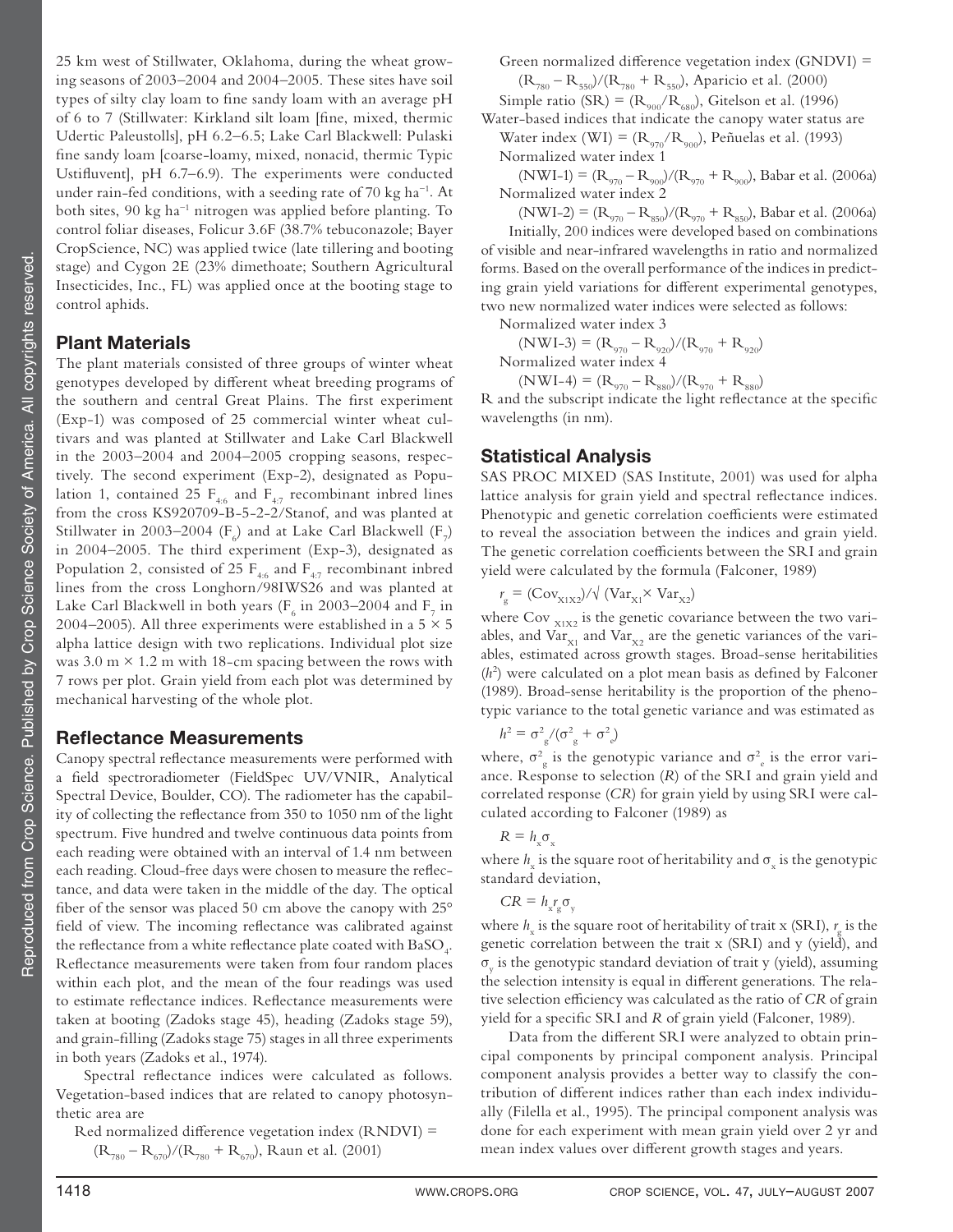Table 1. Mean (±SE) of spectral reflectance indices at three growth stages for three experiments, estimated based on **combined years.**

|      | Growth        |                     | Spectral reflectance indices <sup>t</sup>                   |                   |                      |                                 |                       |                     |                       |  |  |  |  |
|------|---------------|---------------------|-------------------------------------------------------------|-------------------|----------------------|---------------------------------|-----------------------|---------------------|-----------------------|--|--|--|--|
| Exp. | stages        | <b>RNDVI</b>        | <b>GNDVI</b>                                                | <b>SR</b>         | WI                   | NWI-1                           | NWI-2                 | NWI-3               | NWI-4                 |  |  |  |  |
|      | Exp-1 Booting | $0.899 \pm 0.02$    | $0.807 \pm 0.02^{**}$ 22.2 $\pm$ 2.6**                      |                   | $0.846 + 0.013**$    | $-0.083 + 0.008**$              | $-0.08 + 0.009**$     | $-0.082 + 0.007**$  | $-0.089 \pm 0.009**$  |  |  |  |  |
|      | Heading       | $0.862 \pm 0.02$ ** | $0.764 \pm 0.03$ <sup>**</sup> $15.5 \pm 1.4$ <sup>**</sup> |                   | $0.864 + 0.01***$    | $-0.073 \pm 0.006**$            | $-0.064 + 0.006$ **   | $-0.073 + 0.005$ ** | $-0.073 + 0.006**$    |  |  |  |  |
|      | Grain-filling | $0.756 \pm 0.04*$   | $0.692 \pm 0.03**$                                          | $8.5 \pm 1.6***$  | $0.892 \pm 0.013$ ** | $-0.057 \pm 0.007$ **           | $-0.045 + 0.009**$    | $-0.059 + 0.006$ ** | $-0.056 + 0.008$ **   |  |  |  |  |
|      | Exp-2 Booting | $0.912 \pm 0.01$    | $0.823 + 0.01$                                              | $27.6 \pm 2.7^*$  | $0.836 + 0.009$      | $-0.090 + 0.005$                | $-0.087 + 0.007$      | $-0.088 + 0.005*$   | $-0.091 + 0.006$      |  |  |  |  |
|      | Heading       | $0.908 + 0.01*$     | $0.807 + 0.01**$ 23.2 + 2.3**                               |                   | $0.834 + 0.012*$     | $-0.091 \pm 0.007$ <sup>*</sup> | $-0.085 + 0.009$      | $-0.090 + 0.007*$   | $-0.094 + 0.008*$     |  |  |  |  |
|      | Grain-filling | $0.607 \pm 0.03***$ | $0.602 \pm 0.02$ **                                         | $5.1 \pm 0.72$ ** | $0.934 \pm 0.011***$ | $-0.034 \pm 0.006**$            | $-0.013 + 0.008$      | $-0.039 + 0.005**$  | $-0.031 \pm 0.007$ ** |  |  |  |  |
|      | Exp-3 Booting | $0.878 \pm 0.02$    | $0.746 + 0.02**$                                            | $17.2 + 2.9^*$    | $0.886 + 0.015**$    | $-0.061 + 0.008**$              | $-0.058 + 0.009**$    | $-0.061 + 0.007**$  | $-0.062 \pm 0.009**$  |  |  |  |  |
|      | Heading       | $0.857 + 0.02**$    | $0.743 + 0.02**$                                            | $14.1 \pm 1.9**$  | $0.861 + 0.012**$    | $-0.075 + 0.007**$              | $-0.067 \pm 0.007$ ** | $-0.074 + 0.006**$  | $-0.075 \pm 0.007$ ** |  |  |  |  |
|      | Grain-filling | $0.743 \pm 0.04***$ | $0.677 \pm 0.02**$                                          | $7.3 \pm 1.3**$   | $0.892 \pm 0.014***$ | $-0.057 \pm 0.008$ **           | $-0.043 + 0.01**$     | $-0.060 + 0.007$    | $-0.057 + 0.009**$    |  |  |  |  |

\*Significant at the 0.05 probability level.

\*\*Significant at the 0.01 probability level.

† RNDVI, red normalized difference vegetation index; GNDVI, green normalized difference vegetation index; SR, simple ratio; WI, water index; NWI-1, normalized water index 1; NWI-2, normalized water index 2; NWI-3, normalized water index 3; NWI-4, normalized water index 4.

### **Selection of Genotypes**

For selection of genotypes, we first ranked the genotypes based on grain yield and selected the top 25% highest-yielding genotypes. Then, we ranked the genotypes based on the SRI values and selected the top 25% of the genotypes. The ranking of the genotypes was done based on mean index values over three growth stages. Mean yield and mean predicted yield of the top 25% highest-yielding genotypes using linear regression between grain yield and SRI were compared and percent yield differences were calculated to determine the effectiveness of the SRI in selecting higher-yielding genotypes.

# **RESULTS AND DISCUSSION Genotypes and Growth Stages**

Grain yield was significantly different ( $p < 0.05$ ) among genotypes in all three experiments in both years and across years. Mean grain yield of the cultivars in Exp-1 was 5026 kg ha−1 in year 2003–2004, 3571 kg ha−1 in year 2004– 2005, and 4299 kg ha<sup>-1</sup> when data were combined for 2 yr. In Exp-2 (Population 1), mean grain yield was 4608 kg ha−1, 3177 kg ha−1, and 3899 kg ha−1 for year 2003–2004, 2004–2005, and across years. Mean grain yield in Exp-3 (Population 2) was 4301 kg ha−1, 2521 kg ha−1, and 3411 kg ha−1 in year 2003–2004, 2004–2005, and across years, respectively. The across years yield ranged from 2921 kg ha−1 to 5001 kg ha−1 in Exp-1, 2785 kg ha−1 to 4831 kg ha−1 in Exp-2, and 2842 kg ha−1 to 4132 kg ha−1 in Exp-3.

The means (±SE) of the SRI at three growth stages (booting, heading, and grain-filling) for three experiments are presented in Table 1. All indices showed significant variation ( $p < 0.05$ ) among genotypes in the different experiments at the heading and grain-filling stages, with some nonsignificant variation at the booting stage. These results suggest that the heading and grain-filling stages are the best growth stages for measuring the SRI. Similar observations were reported in irrigated spring wheat (Babar et al., 2006a), in durum wheat (Aparicio et al., 2000; Royo et al., 2003), and in winter wheat (Prasad et al., 2007). The estimates of the vegetation-based indices (RNDVI, GNDVI, and SR) showed a decreasing trend from the booting to grain-filling stage (Table 1). The highest estimates of these indices at the booting stage were due to the highest amount of green leaf area and the highest leaf area index occurring at this stage. The decrease in green tissue with the progression of growth stages resulted in a decrease in the index values in subsequent growth stages. Since these three indices were developed by using the visible and near-infrared wavelengths (see materials and methods for index calculation), they follow the changes in the loss of green mass. Knipling  $(1970)$  reported that reflectance in the visible wavelengths increases as green tissues start to collapse and near-infrared reflectance decreases. The near-infrared-based indices (WI and NWI) always had the highest value at the grain-filling stage, and, in most cases, they showed the lowest values at the heading stage (Table 1). These indices contain the 970 nm minor water absorption band (see Materials and Methods for index calculation). The most important property of this 970-nm wavelength has been reported to approximate the water content of the canopy (Peñuelas et al., 1997). The highest values at the grain-filling stage indicate the lowest amount of canopy water content at grain-filling. Conversely, the lowest values for the water-based indices at the heading stage indicate the highest water content in the canopy during heading. This behavior of the water-based indices was also reported in irrigated spring wheat (Babar et al., 2006a) and in winter wheat (Prasad et al., 2007).

## **Correlation between SRI and Grain Yield**

Significant phenotypic correlations between the SRI and grain yield were observed in both years and across years, with a few exceptions (Table 2). The vegetation-based indices (RNDVI, GNDVI, and SR) always showed positive correlation coefficients. Similar positive correlations have been reported in rain-fed durum wheat environments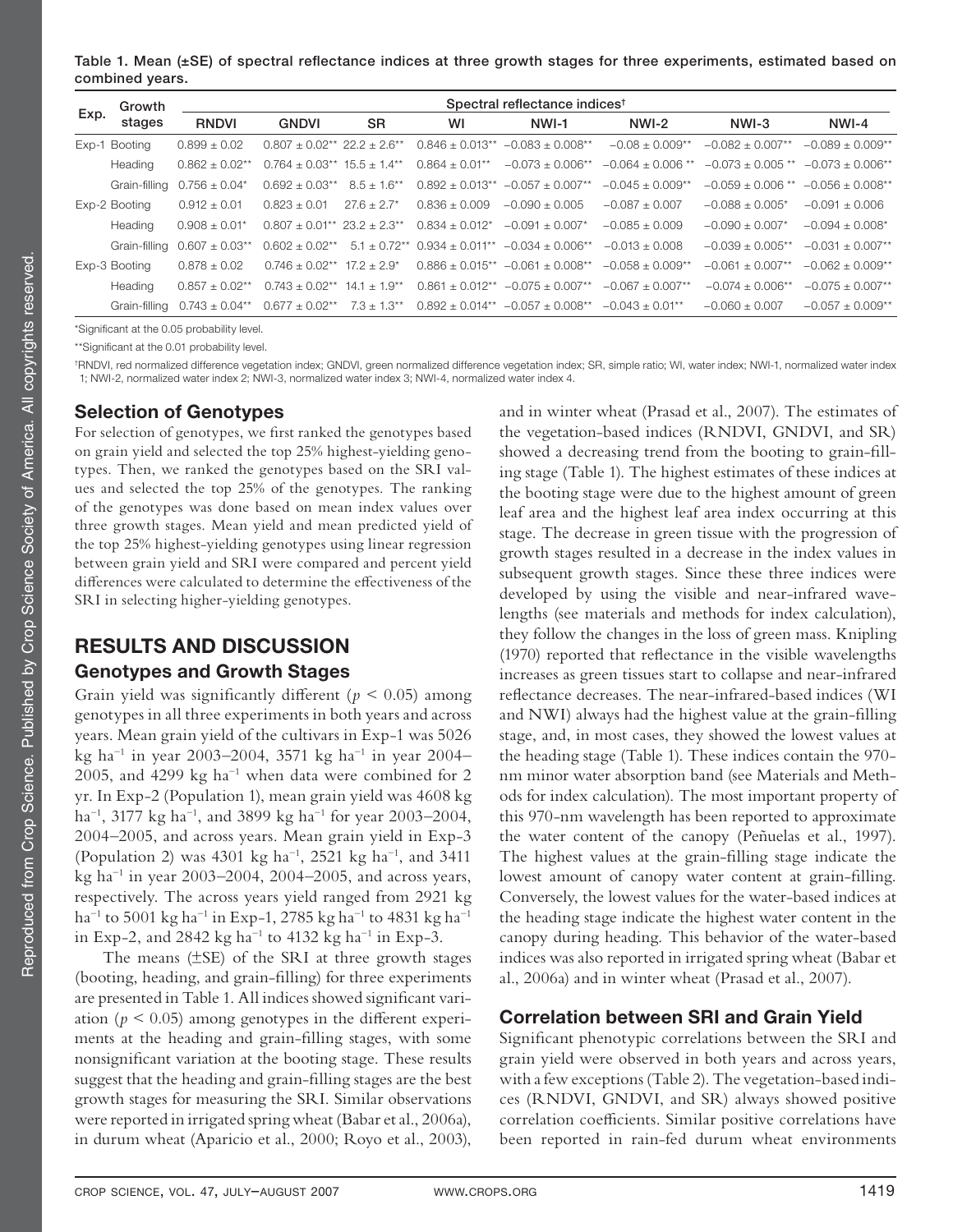| Table 2. Phenotypic correlation between grain yield and different spectral reflectance indices in 2 yr and across years in Exp-1. |  |  |  |
|-----------------------------------------------------------------------------------------------------------------------------------|--|--|--|
|-----------------------------------------------------------------------------------------------------------------------------------|--|--|--|

|              |                      |              | Spectral reflectance indices <sup>t</sup> |           |           |           |           |           |           |  |  |
|--------------|----------------------|--------------|-------------------------------------------|-----------|-----------|-----------|-----------|-----------|-----------|--|--|
| Year         | Growth stages        | <b>RNDVI</b> | <b>GNDVI</b>                              | <b>SR</b> | WI        | NWI-1     | NWI-2     | NWI-3     | $NWI-4$   |  |  |
| 2003-2004    | <b>Booting</b>       | $0.55***$    | $0.59**$                                  | $0.58**$  | $-0.55**$ | $-0.56**$ | $-0.53**$ | $-0.54**$ | $-0.54**$ |  |  |
|              | Heading              | $0.62**$     | $0.59**$                                  | $0.56**$  | $-0.69**$ | $-0.69**$ | $-0.72**$ | $-0.66**$ | $-0.71**$ |  |  |
|              | Grain-filling        | $0.67**$     | $0.64**$                                  | $0.63**$  | $-0.74**$ | $-0.74**$ | $-0.70**$ | $-0.75**$ | $-0.72**$ |  |  |
|              | Average <sup>#</sup> | $0.71***$    | $0.69**$                                  | $0.71***$ | $-0.76**$ | $-0.76**$ | $-0.73**$ | $-0.76**$ | $-0.75**$ |  |  |
|              | Average <sup>§</sup> | $0.70**$     | $0.65**$                                  | $0.63**$  | $-0.73**$ | $-0.73**$ | $-0.73**$ | $-0.73**$ | $-0.73**$ |  |  |
| 2004-2005    | <b>Booting</b>       | $0.69**$     | $0.52***$                                 | $0.64***$ | $-0.81**$ | $-0.81**$ | $-0.77**$ | $-0.80**$ | $-0.78**$ |  |  |
|              | Heading              | $0.43*$      | 0.13                                      | $0.43*$   | $-0.66**$ | $-0.66**$ | $-0.70**$ | $-0.63**$ | $-0.69**$ |  |  |
|              | Grain-filling        | 0.30         | $-0.02$                                   | 0.30      | $-0.69**$ | $-0.69**$ | $-0.58**$ | $-0.72**$ | $-0.65**$ |  |  |
|              | Average <sup>#</sup> | $0.52**$     | 0.21                                      | $0.59**$  | $-0.83**$ | $-0.83**$ | $-0.82**$ | $-0.83**$ | $-0.84**$ |  |  |
|              | Average <sup>§</sup> | 0.38         | 0.06                                      | $0.41*$   | $-0.75**$ | $-0.75**$ | $-0.73**$ | $-0.75**$ | $-0.77**$ |  |  |
| Across years | <b>Booting</b>       | $0.68**$     | $0.58***$                                 | $0.64**$  | $-0.66**$ | $-0.66**$ | $-0.60**$ | $-0.65**$ | $-0.62**$ |  |  |
|              | Heading              | $0.58**$     | 0.36                                      | $0.54***$ | $-0.66**$ | $-0.66**$ | $-0.68**$ | $-0.63**$ | $-0.68**$ |  |  |
|              | Grain-filling        | $0.56**$     | 0.35                                      | $0.50*$   | $-0.71**$ | $-0.70**$ | $-0.65**$ | $-0.72**$ | $-0.68**$ |  |  |
|              | Average <sup>#</sup> | $0.69**$     | $0.47**$                                  | $0.68**$  | $-0.78**$ | $-0.78**$ | $-0.74**$ | $-0.78**$ | $-0.77**$ |  |  |
|              | Average <sup>§</sup> | $0.61**$     | 0.38                                      | $0.56**$  | $-0.72**$ | $-0.72**$ | $-0.70**$ | $-0.71**$ | $-0.72**$ |  |  |

\*Significant at the 0.05 probability level.

\*\*Significant at the 0.01 probability level.

† RNDVI, red normalized difference vegetation index; GNDVI, green normalized difference vegetation index; SR, simple ratio; WI, water index; NWI-1, normalized water index 1; NWI-2, normalized water index 2; NWI-3, normalized water index 3; NWI-4, normalized water index 4.

‡Correlation coefficients were estimated based on average index value from booting, heading, and grain-filling stages.

©Orrelation coefficients were estimated based on average index value from heading and grain-filling stages.

(Aparicio et al., 2000; Royo et al., 2003). In most cases, RNDVI, GNDVI, and SR showed higher phenotypic correlations when data were combined from the different growth stages, especially combining the three growth stages (Table 2).

The indices based on the minor water absorption band (WI and NWI) always showed significant and higher phenotypic correlation coefficients compared to the vegetationbased indices (Table 2). The correlation became stronger when the relationship was assessed by combining the three growth stages (Table 2). Combining two growth stages (heading and grain-filling) also produced similar trends, but they were lower than the three growth stage combinations. The better association between the SRI and grain yield based on the combined growth stage information can be hypothesized as being a better picture of overall plant health during the crop growing period assessed by the SRI. The water-based indices estimate water content of the canopy, and the higher associations between these indices and grain yield indicate that canopy water content plays a vital role in the productivity of a given genotype under rain-fed conditions. Using combined reflectance information from different growth stages for predicting grain yield was also reported for irrigated spring wheat (Babar et al., 2006a) and winter wheat (Prasad et al., 2007). Although three readings always resulted in higher associations compared to one or two readings, from a practical point of view, we recommend taking reflectance measurements at heading and at grain-filling and combining the information from the two readings. We estimated the genetic correlation between the SRI and grain yield in

two populations (Exp-2 and Exp-3) of recombinant inbred lines (Table 3). All indices showed significant genetic correlation with grain yield in both years and across years for both populations. The water-based indices showed a higher association at the genetic level than the vegetation-based indices, suggesting that canopy water content is more powerful in predicting grain yield. Higher genetic correlations between the water-based indices and grain yield in randomly derived recombinant lines established the genetic basis for the relationship between grain yield and SRI.

The percent of the variation for grain yield that is explained by the SRI in the two populations (Exp-2 and Exp-3) is presented in Table 4. The coefficients were calculated based on individual growth stages, and two combinations of growth stages (combining booting, heading, and grain-filling, and combining heading and grain-filling). The water-based indices showed better predictability for grain yield variability compared to the vegetation-based indices (RNDVI, GNDVI, and SR) (Table 4). The combination of growth stages SRI information was more predictive than individual growth stages. We suggest measuring SRI multiple times, at least once at heading and again at grain-filling, and utilizing the mean of the two readings. The mean grain yield for 2 yr and mean index value of NWI-3 for the three growth stages and across years for Population 1 are plotted in Fig. 1. The NWI-3 (and the other water-based indices) did not saturate at higher yield levels (around 5.0 tons ha−1) among the genotypes under study. This means that breeders can effectively use this index for discriminating genotypes among breeding materials having grain yield up to 5.0 tons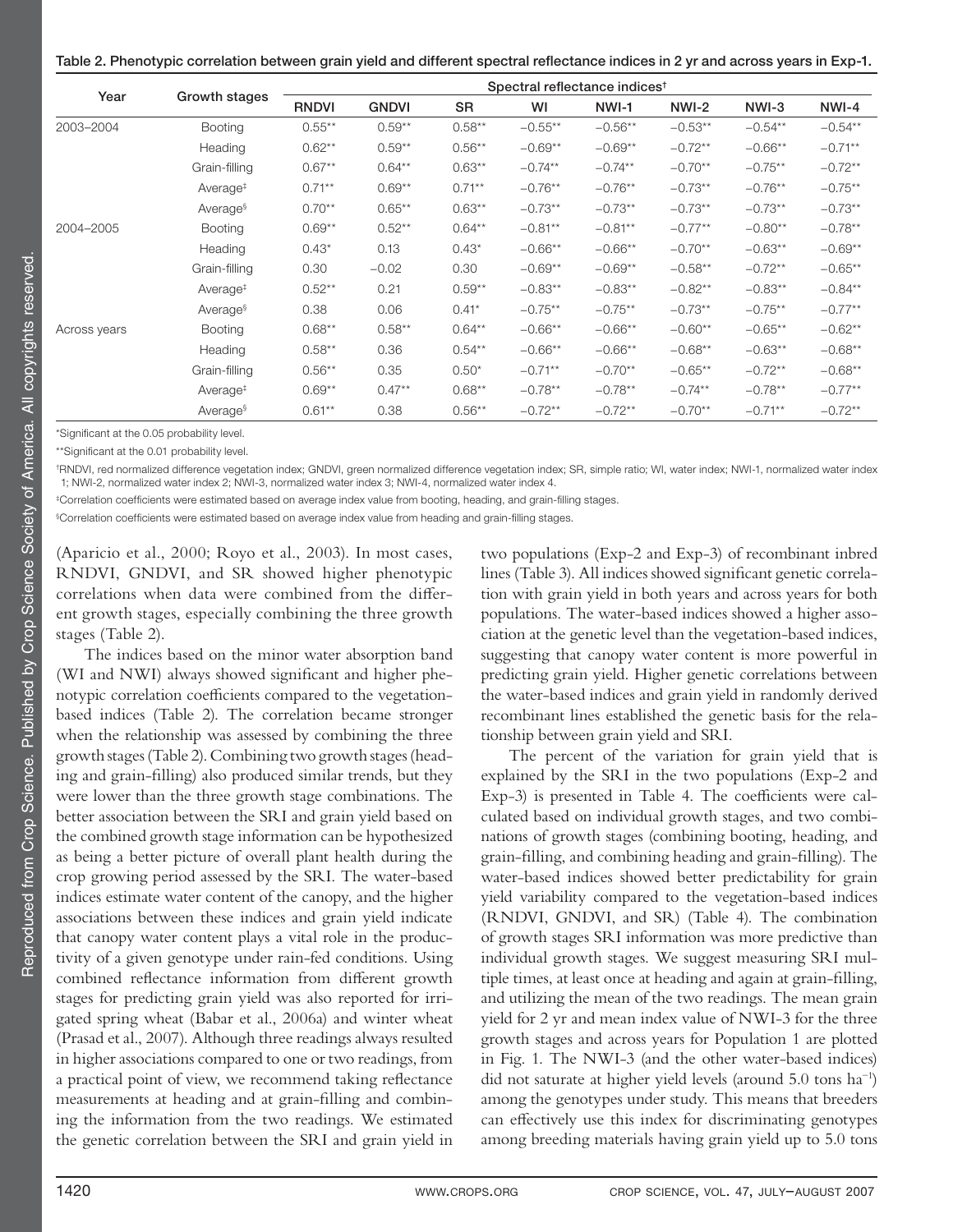ha−1, which would be considered as a high yield under Great Plains rain-fed environments.

The water-based indices were basically indistinguishable from each other. It was reported earlier that normalizing can improve the relationship over a ratio index (Tucker, 1979). Babar et al. (2006a, 2006b) reported that the normalized index did not produce significantly better results over the ratio index for predicting yield and biomass in spring wheat. This is also evident in our studies. We used a multivariate approach to look at all the indices together, instead of each index separately. Filella et al. (1995) suggested that the multivariate approach can classify the variables according to their relationship with each other and can identify unique variables

that are a true representation of the function of the variables. Axis 1 measures the normalized water indices in a positive direction. Yield and the vegetation-based indices (RNDVI, GNDVI, and SR) measure in a negative direction in all three experiments (Fig. 2). The relationship between the different indices can be eas-

Table 3. Genetic correlation between spectral reflectance indices (aver**age of growth stages) and grain yield in two recombinant inbred populations for two years.**

|                    |             | Spectral reflectance indices <sup>t</sup> |           |                                                                     |  |  |                         |  |  |  |  |  |
|--------------------|-------------|-------------------------------------------|-----------|---------------------------------------------------------------------|--|--|-------------------------|--|--|--|--|--|
| <b>Experiments</b> | RNDVI GNDVI |                                           | <b>SR</b> | WI                                                                  |  |  | NWI-1 NWI-2 NWI-3 NWI-4 |  |  |  |  |  |
| Population 1       |             |                                           |           |                                                                     |  |  |                         |  |  |  |  |  |
| Year 2003-2004     | $0.68**$    |                                           |           | $0.66**$ $0.71**$ $-0.83**$ $-0.85**$ $-0.81**$ $-0.82**$ $-0.88**$ |  |  |                         |  |  |  |  |  |
| Year 2004-2005     | $0.77**$    | $0.77***$                                 |           | $0.75** -0.91** -0.92** -0.87** -0.91** -0.92**$                    |  |  |                         |  |  |  |  |  |
| Combined           | $0.71***$   | $0.75***$                                 |           | $0.68** -0.93** -0.93** -0.87** -0.94** -0.92**$                    |  |  |                         |  |  |  |  |  |
| Population 2       |             |                                           |           |                                                                     |  |  |                         |  |  |  |  |  |
| Year 2003-2004     | $0.56**$    | 0.66**                                    |           | $0.62** -0.85** -0.83** -0.77** -0.95** -0.91**$                    |  |  |                         |  |  |  |  |  |
| Year 2004-2005     | $0.65**$    | $0.68**$                                  |           | $0.66** -0.77** -0.76** -0.90** -0.91** -0.96**$                    |  |  |                         |  |  |  |  |  |
| Combined           | $0.55**$    | $0.61**$                                  |           | $0.58** -0.80** -0.82** -0.74** -0.93** -0.87**$                    |  |  |                         |  |  |  |  |  |

\*\*Significant at the 0.01 probability level.

† RNDVI, red normalized difference vegetation index; GNDVI, green normalized difference vegetation index; SR, simple ratio; WI, water index; NWI-1, normalized water index 1; NWI-2, normalized water index 2; NWI-3, normalized water index 3; NWI-4, normalized water index 4.

> ily visualized from the plots. All the normalized water indices grouped together with a very strong negative correlation with grain yield (Fig. 2). We conclude that all the normalized water indices are measuring similar parameters within the crop canopy. Similarly, RNDVI, GNDVI, and SR are measuring related parameters, as



Figure 1. Linear relationship between grain yield and normalized water index 3 (NWI-3) at three growth stages and averaged over growth stages for Population 1. \*\* Significant at the 0.01 probability level.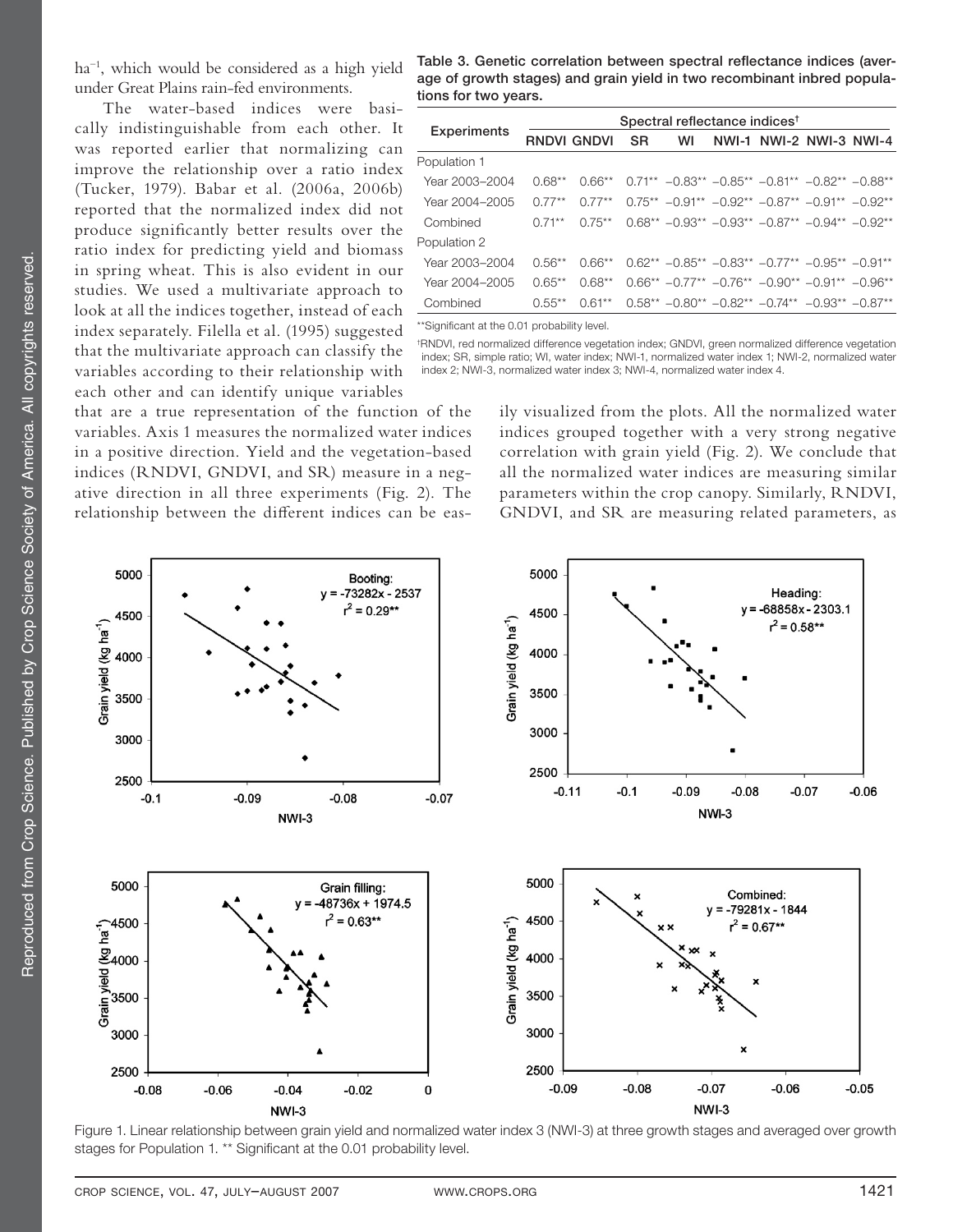they were grouped together. The principal component analysis also revealed that the water-based indices have a stronger relationship with grain yield compared to the vegetation-based indices (Fig. 2).

## **Heritability**

Broad-sense heritabilities for grain yield ranged from  $0.44$  to  $0.63$  in two populations in two different years and across years (Table 5). The heritability of the vegetation indices (RNDVI, GNDVI, and SR) ranged from 0.46 to 0.74 (Table 5). The water-based indices showed

yield through selection.

**Selection Response,** 

**Correlated Response, and Relative Selection Efficiency** The response to selection (*R*) for SRI and grain yield, correlated response (*CR*) for grain yield using SRI, and relative selection efficiency of the SRI for grain yield are presented in Table 6. In general, the SRI showed higher selection response compared to grain yield (Table 6). Among the SRI, the waterbased indices had higher direct response compared to the vegetation-based indi-

higher heritability compared to the vegetation indices. The heritability calculated in this study is the proportion of phenotypic variance that is due to the genetic effect. These heritabilities indicate the repeatability of the indices at different times. Grain yield heritability was lower compared to the reflectance indices, indicating that grain yield is more environmentally influenced than the SRI. On the other hand, the waterbased indices showed a higher heritability than the vegetation-based indices, indicating that the water-based indices are more repeatable than the vegetationbased indices. High heritability of the water-based indices is suggestive of the scope for higher genetic gain in grain

Table 4. Coefficient of determination ( $r^2$ ) of different spectral reflectance indi**ces for explaining grain yield variability in two recombinant inbred populations for two years.**

|                | Growth               |                    |           |           |           |           | Spectral reflectance indices <sup>†</sup> |           |           |
|----------------|----------------------|--------------------|-----------|-----------|-----------|-----------|-------------------------------------------|-----------|-----------|
| Experiment     | stages               | <b>RNDVI GNDVI</b> |           | SR        | WI        |           | <b>NWI-1 NWI-2 NWI-3 NWI-4</b>            |           |           |
| Population 1   |                      |                    |           |           |           |           |                                           |           |           |
| Year 2003-2004 | <b>Booting</b>       | $0.18*$            | $0.24*$   | $0.20*$   | $0.41**$  | $0.40**$  | $0.43**$                                  | $0.40**$  | $0.40**$  |
|                | Heading              | $0.30**$           | $0.36**$  | $0.27**$  | $0.41**$  | $0.41***$ | $0.35***$                                 | $0.39**$  | $0.35**$  |
|                | Grain-filling        | $0.20*$            | $0.20*$   | $0.28**$  | $0.47**$  | $0.46**$  | $0.42**$                                  | $0.47**$  | $0.43**$  |
|                | Average <sup>#</sup> | $0.24*$            | $0.34**$  | $0.40**$  | $0.62**$  | $0.62**$  | $0.56**$                                  | $0.65**$  | $0.58**$  |
|                | Average <sup>§</sup> | $0.22*$            | $0.28**$  | $0.32***$ | $0.52**$  | $0.52**$  | $0.46**$                                  | $0.53**$  | $0.48**$  |
| Year 2004-2005 | <b>Booting</b>       | 0.13               | $0.37**$  | 0.12      | $0.16*$   | 0.15      | $0.16*$                                   | $0.17*$   | $0.18*$   |
|                | Heading              | $0.57**$           | $0.63**$  | $0.53**$  | $0.66**$  | $0.67***$ | $0.74***$                                 | $0.62**$  | $0.68**$  |
|                | Grain-filling        | $0.57**$           | $0.64**$  | $0.56**$  | $0.79**$  | $0.79**$  | $0.72**$                                  | $0.80**$  | $0.76***$ |
|                | Average <sup>‡</sup> | $0.61**$           | $0.71**$  | $0.43**$  | $0.73**$  | $0.72**$  | $0.74***$                                 | $0.71**$  | $0.73**$  |
|                | Average <sup>§</sup> | $0.64**$           | $0.73**$  | $0.61**$  | $0.77***$ | $0.77***$ | $0.77***$                                 | $0.75***$ | $0.77***$ |
| Population 2   |                      |                    |           |           |           |           |                                           |           |           |
| Year 2003-2004 | Booting              | $0.45***$          | $0.19*$   | $0.47**$  | $0.46**$  | $0.46**$  | $0.49**$                                  | $0.43***$ | $0.47**$  |
|                | Heading              | $0.34***$          | $0.39**$  | $0.22*$   | $0.51***$ | $0.50**$  | $0.40**$                                  | $0.54***$ | $0.45***$ |
|                | Grain-filling        | 0.13               | 0.14      | 0.13      | $0.32**$  | $0.31**$  | $0.17*$                                   | $0.30**$  | $0.19*$   |
|                | Average <sup>‡</sup> | $0.37***$          | $0.35***$ | $0.45***$ | $0.63**$  | $0.63**$  | $0.53**$                                  | $0.64**$  | $0.58**$  |
|                | Average <sup>§</sup> | $0.23*$            | $0.28**$  | $0.20*$   | $0.44**$  | $0.43**$  | $0.31**$                                  | $0.44***$ | $0.35**$  |
| Year 2004-2005 | <b>Booting</b>       | $0.39**$           | $0.20*$   | $0.37***$ | $0.40**$  | $0.40**$  | $0.38**$                                  | $0.38**$  | $0.38**$  |
|                | Heading              | $0.39**$           | $0.23*$   | $0.34**$  | $0.58**$  | $0.59**$  | $0.59**$                                  | $0.59**$  | $0.60**$  |
|                | Grain-filling        | $0.28**$           | $0.24*$   | $0.27**$  | $0.39**$  | $0.40**$  | $0.29**$                                  | $0.39**$  | $0.30**$  |
|                | Average <sup>#</sup> | $0.40**$           | $0.27**$  | $0.40**$  | $0.57**$  | $0.58**$  | $0.51**$                                  | $0.58**$  | $0.52**$  |
|                | Average <sup>§</sup> | $0.34***$          | $0.26**$  | $0.34**$  | $0.52**$  | $0.53**$  | $0.43**$                                  | $0.53**$  | $0.45**$  |

\*Significant at the 0.05 probability level.

\*\*Significant at the 0.01 probability level.

† RNDVI, red normalized difference vegetation index; GNDVI, green normalized difference vegetation index; SR, simple ratio; WI, water index; NWI-1, normalized water index 1; NWI-2, normalized water index 2; NWI-3, normalized water index 3; NWI-4, normalized water index 4.

 $^\textup{\texttt{t}}$ Coefficients were estimated based on average index value from booting, heading, and grain-filling stages.

 $\%$ Coefficients were estimated based on average index value from heading and grain-filling stages.

Table 5. Broad-sense heritability (±SE) for grain yield and spectral reflectance indices (average of booting, heading, and grainfilling stages) in two recombinant inbred populations for two years and across years.

|                    |                 |                 | Spectral reflectance indices <sup>t</sup> |                 |                 |                 |                 |                 |                 |  |  |
|--------------------|-----------------|-----------------|-------------------------------------------|-----------------|-----------------|-----------------|-----------------|-----------------|-----------------|--|--|
| <b>Experiments</b> | Grain yield     | <b>RNDVI</b>    | <b>GNDVI</b>                              | <b>SR</b>       | WI              | NWI-1           | NWI-2           | NWI-3           | NWI-4           |  |  |
| Population 1       |                 |                 |                                           |                 |                 |                 |                 |                 |                 |  |  |
| Year 2003-2004     | $0.45 \pm 0.02$ | $0.66 \pm 0.07$ | $0.64 \pm 0.05$                           | $0.62 \pm 0.05$ | $0.62 \pm 0.07$ | $0.62 + 0.06$   | $0.69 \pm 0.04$ | $0.63 \pm 0.07$ | $0.66 \pm 0.05$ |  |  |
| Year 2004-2005     | $0.63 \pm 0.04$ | $0.74 \pm 0.05$ | $0.72 \pm 0.04$                           | $0.58 \pm 0.05$ | $0.78 \pm 0.06$ | $0.78 \pm 0.05$ | $0.69 \pm 0.05$ | $0.78 \pm 0.08$ | $0.78 \pm 0.04$ |  |  |
| Combined           | $0.58 \pm 0.03$ | $0.71 \pm 0.05$ | 0.71<br>$+0.04$                           | $0.59 \pm 0.07$ | $0.77 \pm 0.07$ | $0.75 \pm 0.05$ | $0.78 \pm 0.05$ | $0.76 \pm 0.05$ | $0.76 \pm 0.06$ |  |  |
| Population 2       |                 |                 |                                           |                 |                 |                 |                 |                 |                 |  |  |
| Year 2003-2004     | $0.57 + 0.05$   | $0.50 \pm 0.05$ | $0.46 \pm 0.03$                           | $0.49 \pm 0.04$ | $0.68 \pm 0.08$ | $0.64 \pm 0.05$ | $0.73 \pm 0.07$ | $0.69 \pm 0.04$ | $0.76 \pm 0.04$ |  |  |
| Year 2004-2005     | $0.54 + 0.03$   | $0.65 + 0.06$   | $0.59 \pm 0.02$                           | $0.56 \pm 0.05$ | $0.57 \pm 0.05$ | $0.49 \pm 0.04$ | $0.55 + 0.04$   | $0.70 + 0.02$   | $0.67 + 0.04$   |  |  |
| Combined           | $0.44 \pm 0.02$ | $0.68 \pm 0.05$ | $0.62 \pm 0.05$                           | $0.63 \pm 0.03$ | $0.71 \pm 0.03$ | $0.59 \pm 0.02$ | $0.69 \pm 0.07$ | $0.68 \pm 0.05$ | $0.67 + 0.06$   |  |  |

† RNDVI, red normalized difference vegetation index; GNDVI, green normalized difference vegetation index; SR, simple ratio; WI, water index; NWI-1, normalized water index 1; NWI-2, normalized water index 2; NWI-3, normalized water index 3; NWI-4, normalized water index 4.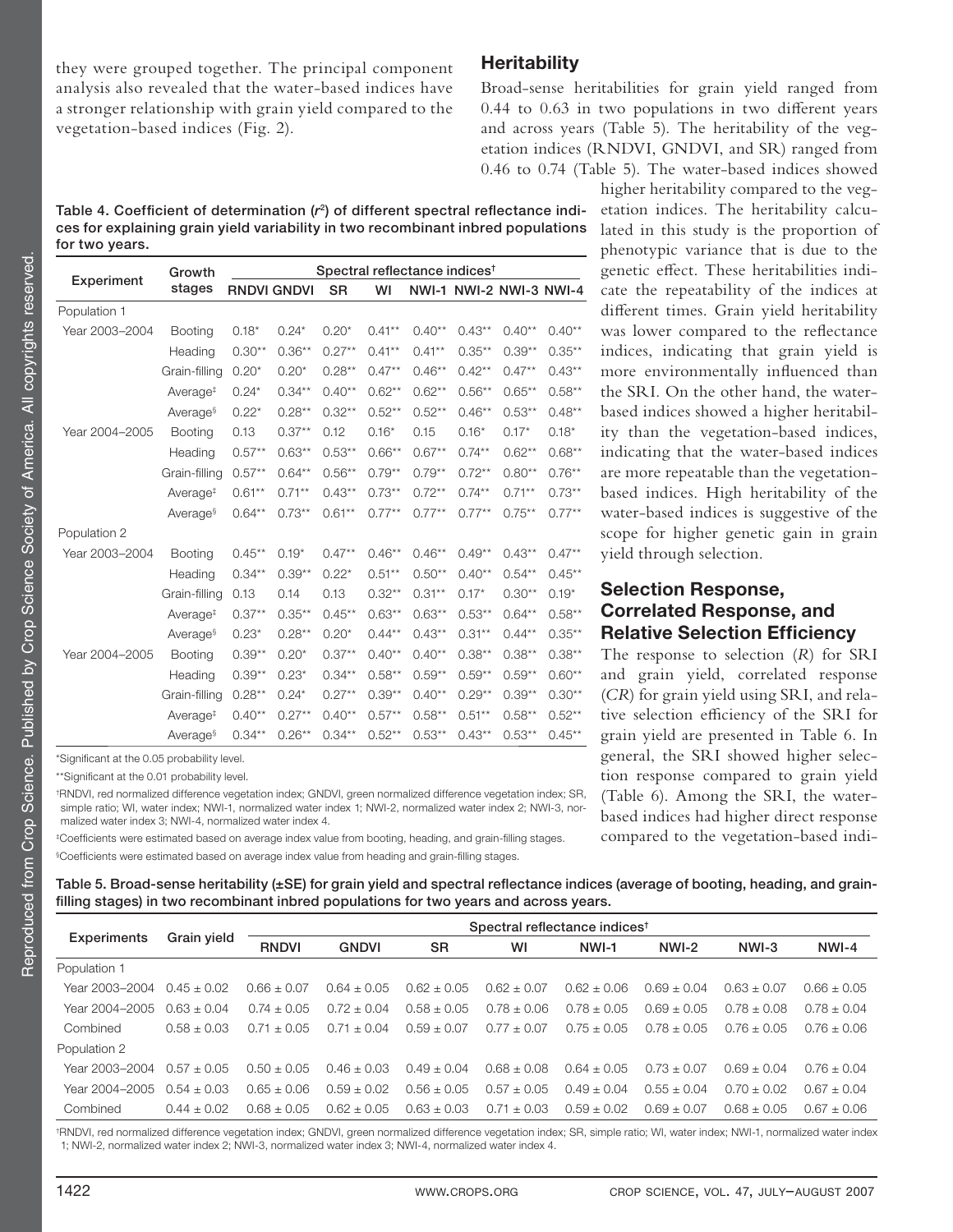ces. The correlated response was higher for the waterbased indices compared to the direct response for grain yield (Table 6). The ratio between correlated response for a primary trait via a secondary trait and the response to selection for the primary trait is a measure of the relative selection efficiency (Falconer, 1989). The relative selection efficiency of the SRI for grain yield revealed that indirect selection can be equally effective via SRI for grain yield

selection (Table 6), especially with the water-based indices. The value of the relative selection efficiency depends on the genetic correlation between the direct and indirect traits and heritability of the traits (Falconer, 1989). We observed the relative selection efficiency was  $>1$  for some of the water-based indices. Among the indices, the two newly developed water-based indices (NWI-3 and NWI-4) consistently showed relative selection efficiencies of more than one in the two populations over different years and across years. Jackson (2001) indicated that an indirect selection trait should have higher heritability than the direct trait, and high genetic correlation with the direct trait. In addition, the indirect trait should have convenience and low costs of measurement. In the context of our study, greater genetic gain can be obtained by using the indirect traits (NWI-3 and NWI-4) than selecting for the direct trait (yield) itself. Strong genetic correlation, moderate to high heritability, higher correlated response than the direct response, and relative selection efficiency equal to or more than one for the water-based indices provided ample evidence for the potential of incorporating the water-based indices into a breeding program for obtaining greater genetic gain in grain yield.

## **Selection of Higher-Yielding Genotypes**

The percent of selected genotypes among the 25% highest-yielding genotypes along with the percent yield difference between the harvested yield and predicted yield based on the linear regression equation between the SRI and yield are presented in Table 7. The water-based indices showed an advantage over the vegetation-based indices for selecting the higher-yielding genotypes compared to the widely used vegetation-based indices. Ball and Konzak

(1993) demonstrated the efficiency of normalized difference vegetation index in selecting higher-yielding genotypes under water nonlimiting conditions using two readings at the grain-filling stage, while Babar et al. (2006b) reported the higher efficiency of the near-infrared-based indices for grain yield selection under partially irrigated spring wheat environments. We have shown that the water-based indices are efficient in selecting higher-yielding genotypes in winter



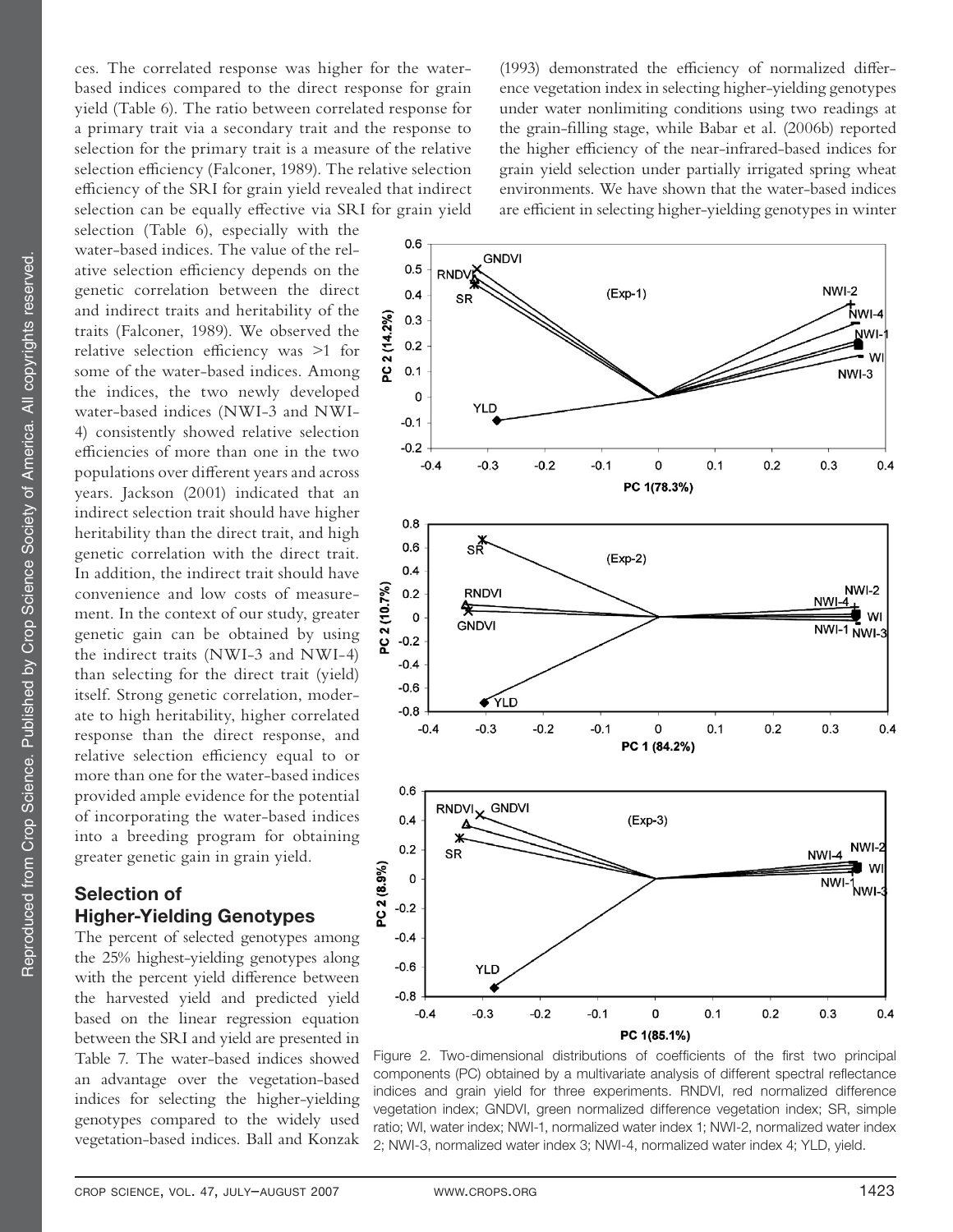Table 6. Selection response (*R*) for the spectral reflectance indices (SRI) and grain yield, correlated response (*CR*) for grain yield using SRI, and relative selection efficiency (*CR/R*) of the SRI for grain yield in two recombinant inbred populations.

| <b>Experiments</b> | Selection              | Grain | Spectral reflectance indices <sup>#</sup> |              |           |          |          |          |          |          |
|--------------------|------------------------|-------|-------------------------------------------|--------------|-----------|----------|----------|----------|----------|----------|
|                    | parameter <sup>†</sup> | yield | <b>RNDVI</b>                              | <b>GNDVI</b> | <b>SR</b> | WI       | NWI-1    | NWI-2    | NWI-3    | NWI-4    |
| Population 1       |                        |       |                                           |              |           |          |          |          |          |          |
| 2003-2004          | $\mathsf{R}$           | 0.494 | 0.664                                     | 0.633        | 0.612     | 0.561    | 0.556    | 0.674    | 0.615    | 0.639    |
|                    | <b>CR</b>              |       | 0.386                                     | 0.397        | 0.441     | $-0.459$ | $-0.467$ | $-0.548$ | $-0.538$ | $-0.542$ |
|                    | CR/R                   |       | 0.782                                     | 0.803        | 0.892     | $-0.928$ | $-0.945$ | $-1.108$ | $-1.088$ | $-1.092$ |
| 2004-2005          | R                      | 0.597 | 0.686                                     | 0.704        | 0.555     | 0.736    | 0.734    | 0.651    | 0.734    | 0.761    |
|                    | <b>CR</b>              |       | 0.552                                     | 0.595        | 0.504     | $-0.617$ | $-0.610$ | $-0.587$ | $-0.605$ | $-0.623$ |
|                    | CR/R                   |       | 0.925                                     | 0.996        | 0.844     | $-1.033$ | $-1.022$ | $-0.983$ | $-1.013$ | $-1.043$ |
| Across years       | $\mathsf{R}$           | 0.536 | 0.682                                     | 0.704        | 0.583     | 0.737    | 0.728    | 0.754    | 0.729    | 0.734    |
|                    | <b>CR</b>              |       | 0.461                                     | 0.521        | 0.366     | $-0.571$ | $-0.569$ | $-0.541$ | $-0.574$ | $-0.561$ |
|                    | CR/R                   |       | 0.860                                     | 0.971        | 0.681     | $-1.065$ | $-1.060$ | $-1.006$ | $-1.071$ | $-1.047$ |
| Population 2       |                        |       |                                           |              |           |          |          |          |          |          |
| 2003-2004          | $\mathsf{R}$           | 0.531 | 0.466                                     | 0.426        | 0.461     | 0.634    | 0.560    | 0.579    | 0.635    | 0.639    |
|                    | <b>CR</b>              |       | 0.281                                     | 0.314        | 0.305     | $-0.495$ | $-0.468$ | $-0.467$ | $-0.560$ | $-0.539$ |
|                    | CR/R                   |       | 0.529                                     | 0.591        | 0.575     | $-0.933$ | $-0.882$ | $-0.879$ | $-1.054$ | $-1.052$ |
| 2004-2005          | $\mathsf{R}$           | 0.517 | 0.603                                     | 0.589        | 0.576     | 0.573    | 0.484    | 0.566    | 0.693    | 0.675    |
|                    | <b>CR</b>              |       | 0.371                                     | 0.366        | 0.346     | $-0.476$ | $-0.458$ | $-0.474$ | $-0.533$ | $-0.550$ |
|                    | CR/R                   |       | 0.717                                     | 0.707        | 0.669     | $-0.920$ | $-0.885$ | $-0.915$ | $-1.031$ | $-1.063$ |
| Across years       | $\mathsf{R}$           | 0.403 | 0.547                                     | 0.615        | 0.626     | 0.613    | 0.430    | 0.670    | 0.589    | 0.594    |
|                    | <b>CR</b>              |       | 0.273                                     | 0.292        | 0.278     | $-0.410$ | $-0.412$ | $-0.373$ | $-0.466$ | $-0.428$ |
|                    | CR/R                   |       | 0.678                                     | 0.723        | 0.690     | $-1.017$ | $-1.023$ | $-0.925$ | $-1.154$ | $-1.061$ |

tSelection parameters were estimated based on the mean values of the SRI from heading and grain-filling stages.

‡ RNDVI, red normalized difference vegetation index; GNDVI, green normalized difference vegetation index; SR, simple ratio; WI, water index; NWI-1, normalized water index 1; NWI-2, normalized water index 2; NWI-3, normalized water index 3; NWI-4, normalized water index 4.

wheat rain-fed environments. Up to 83% of the top 25% highest-yielding genotypes (around 5.0 tons ha−1) were detected with the normalized water indices (Table 7). From the percent yield difference data between actual yield and predicted yield, it is evident that water-based indices showed a close approximation of actual grain yield. These data indicate that the water-based indices, especially the newly developed NWI-3 and NWI-4, have potential as efficient indirect selection tools for identifying superior genotypes for grain

**Table 7. The percentage of selected genotypes among the 25% highest**yielding genotypes based on the spectral reflectance indices (SRI), and per**cent yield difference (values in parentheses) between yield per se and yield estimates based on SRI in two recombinant inbred populations.**

|                | Spectral reflectance indices <sup>t</sup> |           |    |  |  |                                                                                        |  |  |  |  |  |
|----------------|-------------------------------------------|-----------|----|--|--|----------------------------------------------------------------------------------------|--|--|--|--|--|
| Populations    | RNDVI GNDVI                               | <b>SR</b> | wı |  |  | NWI-1 NWI-2 NWI-3 NWI-4                                                                |  |  |  |  |  |
| Population 1   |                                           |           |    |  |  |                                                                                        |  |  |  |  |  |
| Year 2003-2004 |                                           |           |    |  |  | $67(7.0)$ $67(5.6)$ $67(4.6)$ $67(3.6)$ $67(3.6)$ $67(4.4)$ $67(3.5)$ $67(4.1)$        |  |  |  |  |  |
| Year 2004-2005 |                                           |           |    |  |  | $67(2.2)$ 50 $(1.9)$ 50 $(5.8)$ 67 $(1.3)$ 67 $(1.4)$ 67 $(1.1)$ 67 $(1.7)$ 67 $(1.4)$ |  |  |  |  |  |
| Combined       |                                           |           |    |  |  | 67 (3.4) 67 (2.4) 50 (5.4) 83 (2.2) 67 (2.3) 83 (2.6) 83 (2.2) 83 (2.7)                |  |  |  |  |  |
| Population 2   |                                           |           |    |  |  |                                                                                        |  |  |  |  |  |
| Year 2003-2004 |                                           |           |    |  |  | 33 (7.5) 50 (6.2) 33 (6.0) 50 (4.2) 50 (4.3) 33 (4.7) 67 (4.2) 67 (4.5)                |  |  |  |  |  |
| Year 2004-2005 |                                           |           |    |  |  | 50 (7.3) 33 (7.9) 50 (6.7) 50 (6.2) 50 (6.1) 50 (6.1) 67 (6.2) 67 (6.3)                |  |  |  |  |  |
| Combined       |                                           |           |    |  |  | 50 (4.9) 33 (5.6) 50 (4.2) 67 (2.3) 67 (2.3) 67 (2.7) 83 (2.3) 83 (2.7)                |  |  |  |  |  |
|                |                                           |           |    |  |  |                                                                                        |  |  |  |  |  |

† RNDVI, red normalized difference vegetation index; GNDVI, green normalized difference vegetation index; SR, simple ratio; WI, water index; NWI-1, normalized water index 1; NWI-2, normalized water index 2; NWI-3, normalized water index 3; NWI-4, normalized water index 4.

yield in a wheat breeding programs, especially in the Great Plains winter wheat rain-fed environments.

# **CONCLUSIONS**

The genetic basis for the indirect selection of winter wheat grain yield using SRI has been demonstrated in this study. The water-based indices (WI and NWI) showed higher genetic correlations with grain yield compared to RNDVI, GNDVI, and SR. The heritability estimates

> were also higher for the water-based indices than for grain yield itself. Response to selection for the two newly developed indices (NWI-3 and NWI-4) was higher than the direct response for grain yield. The correlated response of these indices for grain yield was equal to or higher than the direct response for grain yield, and the relative selection efficiency was always >1. These newly developed indices detected a significant proportion of the highest-yielding genotypes. Based on these genetic parameters, it seems probable that significant genetic gains can be obtained through the use of the NWI-3 and NWI-4 as indirect selection tools for grain yield improvement in winter wheat breeding programs in Great Plains rain-fed environments.